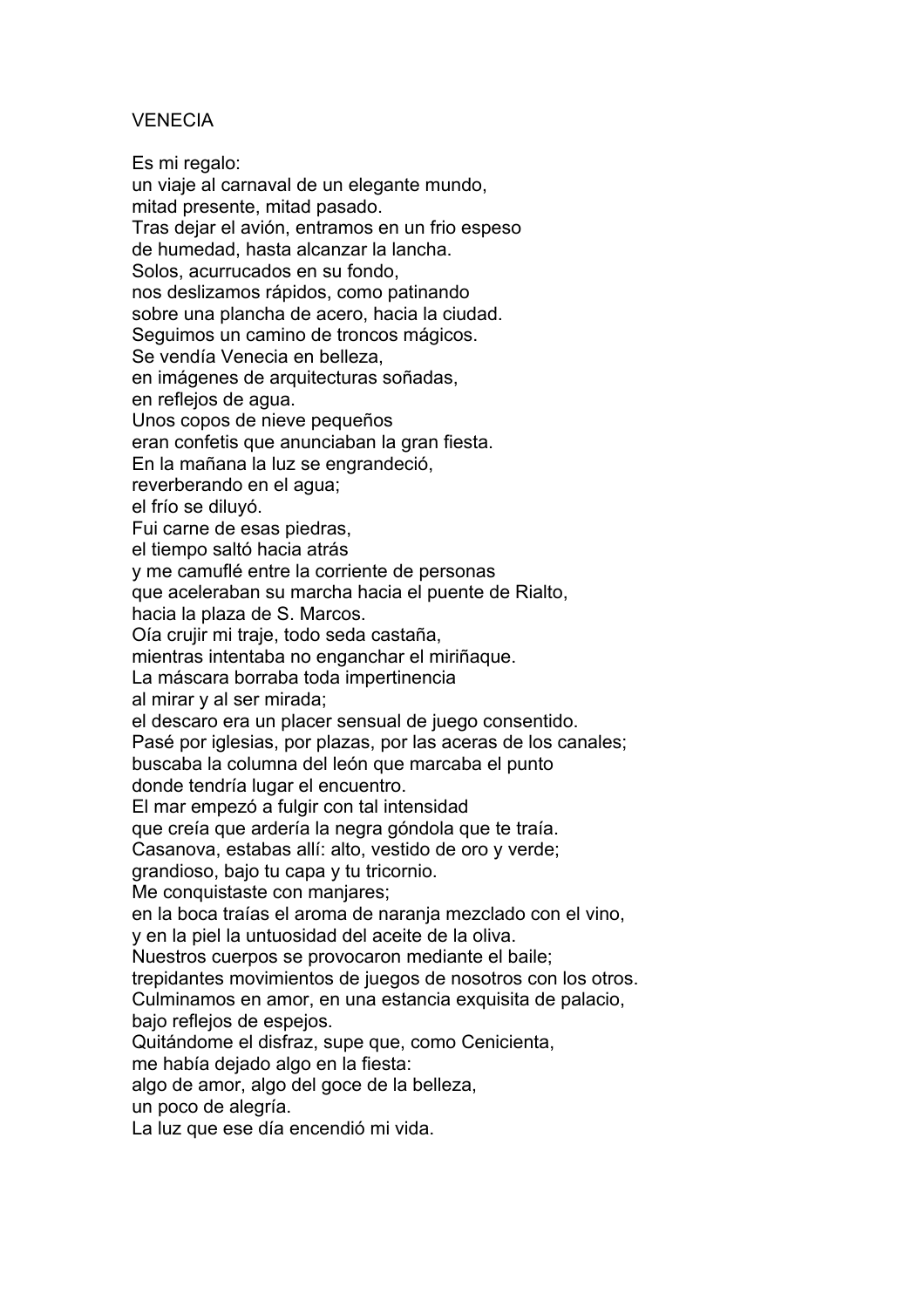### **VENICE**

It is my treat: a trip to the carnival in an elegant world, half present, half past. Leaving the plane, we penetrate a dense coldness of moisture, until we reach the motor launch. Alone, huddled in the back seat, we glide quickly forward, as if skating on a sheet of steel, towards the city. We follow a lane of magic tree-trunks. Venice was flaunting its beauty, in images of dreamed architectures, in watery reflections. A few small snowflakes were confetti announcing the great celebration. In the morning the light became more intense, reverberating on the water; the cold evanesced. I was flesh to those stones, time leapt backwards and I melded with the flux of people hastening their pace towards the Rialto Bridge, towards St Marcos's Square. I could hear the rustle of my chestnut-silk costume as I tried not to snag my crinoline skirt. The mask removed all impertinence in looking and being looked at; audacity became a sensual pleasure of consented play. I walked by churches, through squares, along canal paths, seeking out the lion's column which marked the spot where the meeting would take place. The sea began to shimmer with such intensity that I thought the black gondola bringing you might go up in flames. Casanova, you were there: tall, dressed in gold and green; majestic, under your cape and your three-cornered hat. You won me over with exquisite delicacies; in your mouth you bore the aroma of oranges mixed with wine, and on your skin the unctuosity of olive oil. Our bodies provoked each other through dance; frenetic movements of games we played with the others. We culminated in love, in an exquisite palace chamber, under reflections of mirrors. Taking off my costume, I realised that, like Cinderella, I had left something at the ball: a little love, a little delight in beauty, a tad of joy.

The light which that day lit up my life.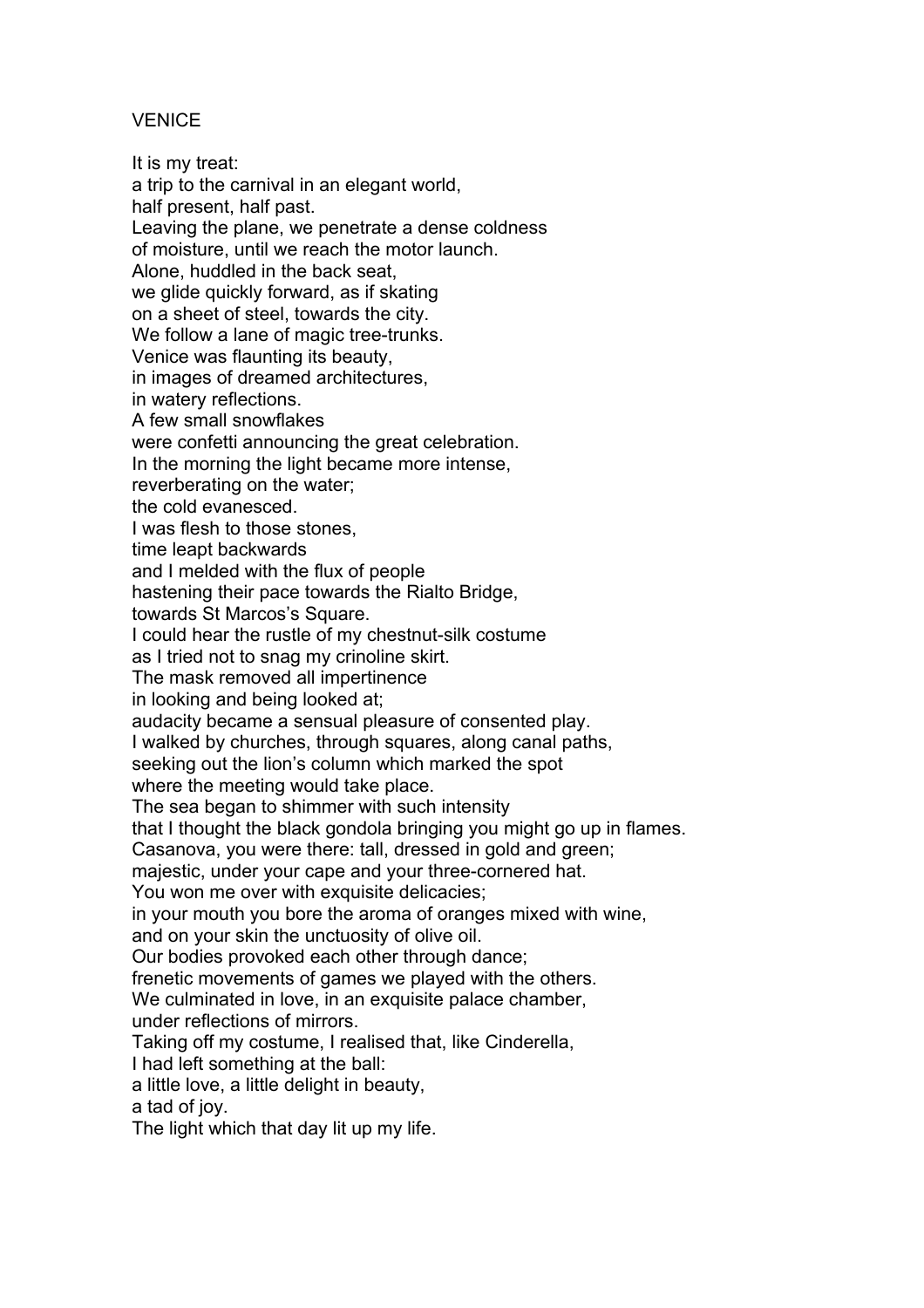#### LAS DANZAS DE LA VIDA

Bailando, siempre bailando.

El movimiento lento del proyecto de un ser, suspendido. Levitando en el fluido tibio, al compás del amortiguado ruido externo. Siguiendo el bum, bum de un tambor corazón que le es ajeno.

El niño, vacilante, erguido. Tropezando, dudando, que de la mano se deja llevar. Mostrándosele el camino, por donde, en la vida, el paso va.

El andar de un joven, que le corre, en las venas, una copa de más. Moviéndose ágilmente, doblando graciosamente las muñecas, agitando los dedos, adelantando un pie. Repitiendo una frenética oscilación de catarsis juvenil entre el sí y el no.

La cadencia de la danza del amor, donde uno se desliza dulcemente en roces tímidos, con los brazos unidos, torsos y muslos, para luego entregarse en un frenesí loco. Terminar el exhausto ritmo y anhelar al final otro nuevo compás.

Seguir el lento ritmo de la danza macabra, en la amorosa despedida de amigos y amados. Sin trompetas siniestras. Deseando ser acompañantes y nunca protagonistas.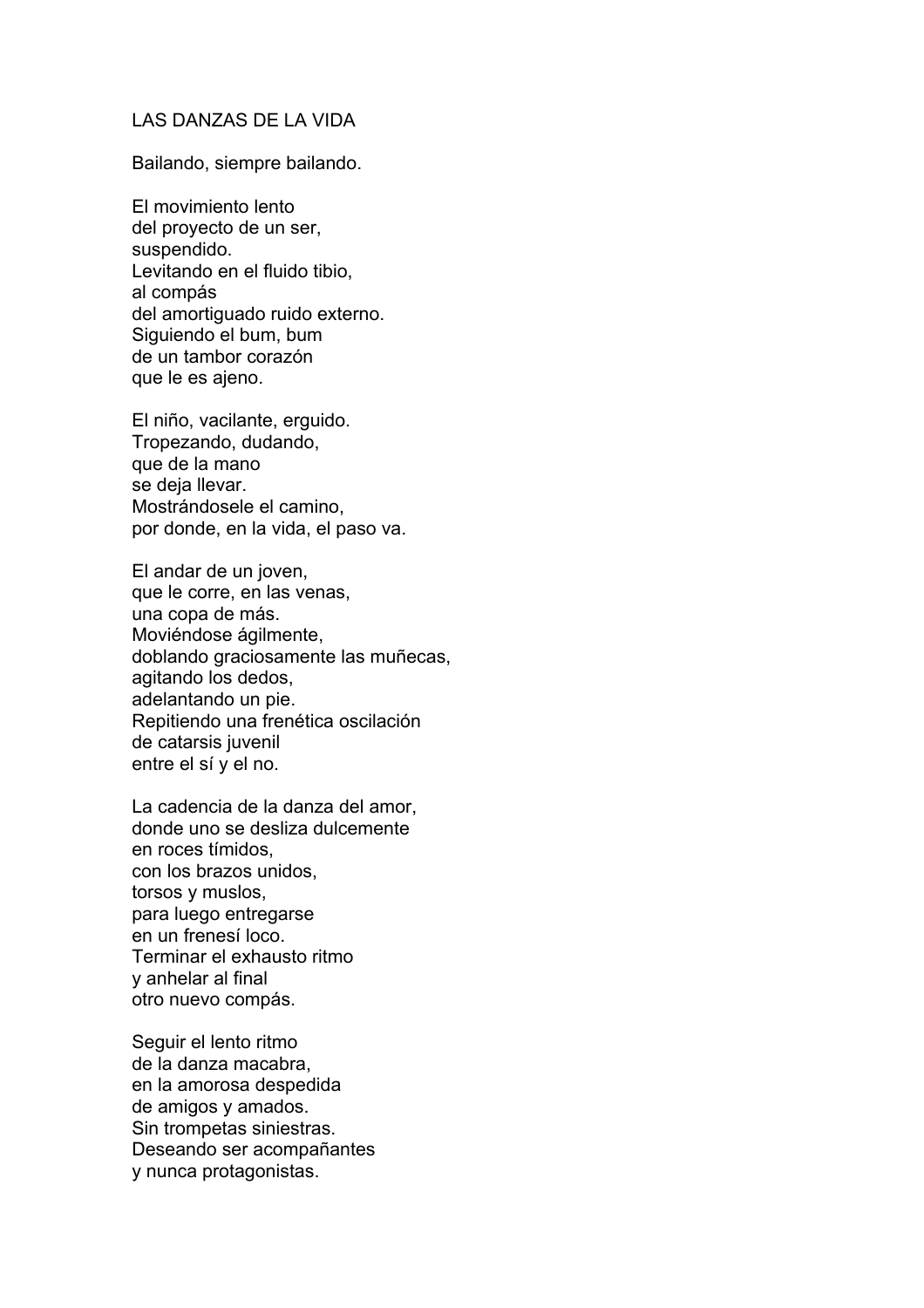#### THE DANCES OF LIFE

Dancing, always dancing.

The slow movement of the project of a being, suspended. Levitating in the luke-warm fluid, to the rhythm of the muffled sound from outside. Following the boom, boom of a heart drum which is not his.

The child, unsteady, upright. Stumbling, hesitating, allowing itself to be led by the hand. Being shown the way, down which, in life, one goes.

The gait of a young man, through whose veins runs a drink too many. Treading nimbly, gracefully flexing his wrists, moving his fingers, pushing a foot forwards. Repeating a frenetic alternation of youthful catharsis between yes and no.

The cadence of the love dance, wherein one slips gently in shy contact, intertwining arms, torsos and thighs, then to succumb in a wild frenzy. The arduous rhythm ends and with it the desire to start anew.

Enacting the slow rhythm of the macabre dance, in an affectionate farewell to friends and beloved. No sinister trumpets. Wishing to be in the cortege and never protagonists.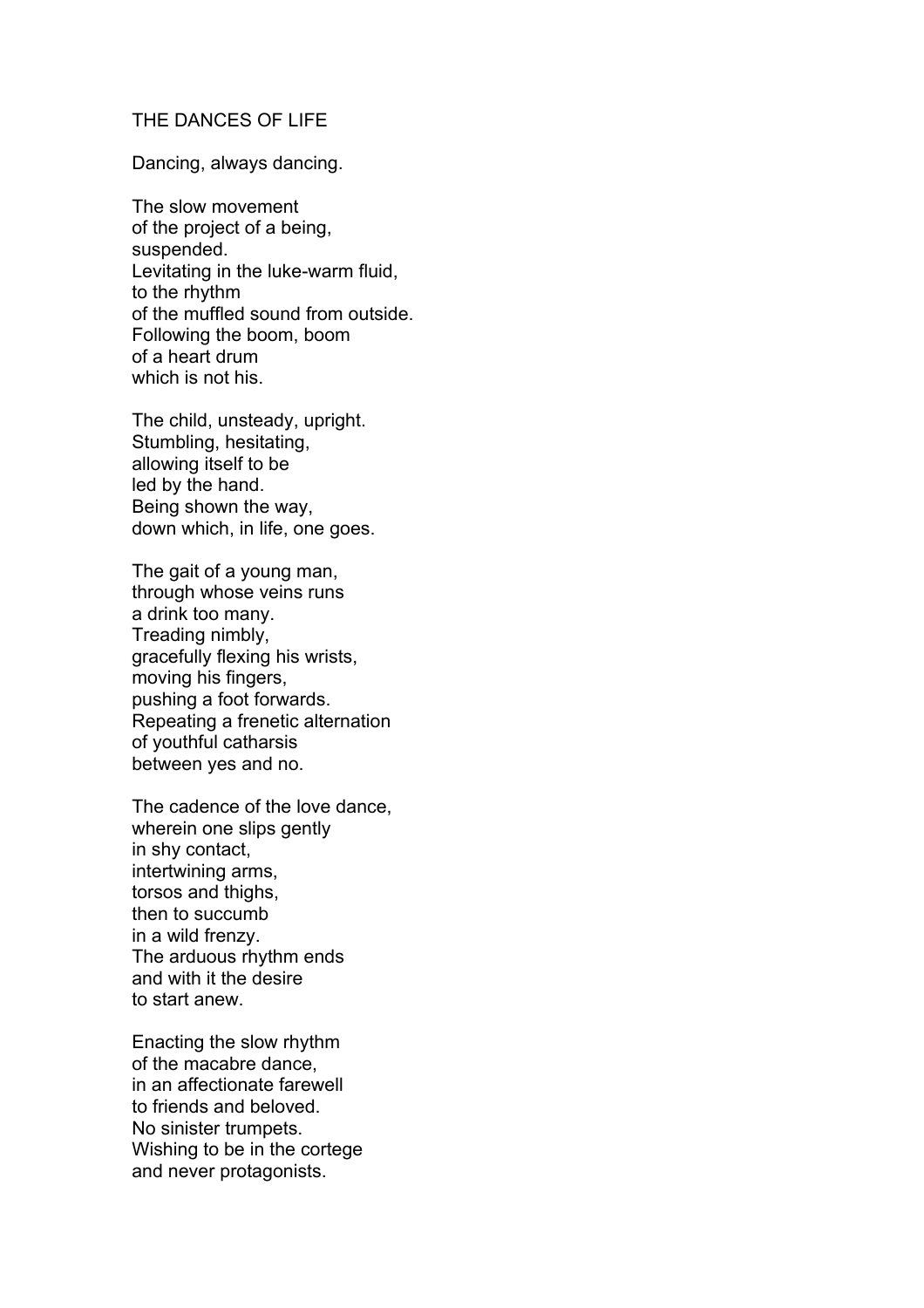#### LA ORQUIDIA BLANCA

Seis hojas lanceoladas, opuestas en su tallo; profundamente oscuras. Planta ingrata, en quien confío esperanza y belleza. En el mejor sitio de la casa, donde hay más luz. Te riego cada semana. Te observo, realmente te vigilo, aguardando esas varas que prometen hermosas flores blancas con pistilos de azafrán. Pero sólo vivificas en raíces retorcidas, verdes y grises, que, curiosas, se salen del tiesto. Éstas me animan a seguirte regando. Esto es un reto, de 'a ver quién puede más'; tú con tu parquedad o yo con mi constancia.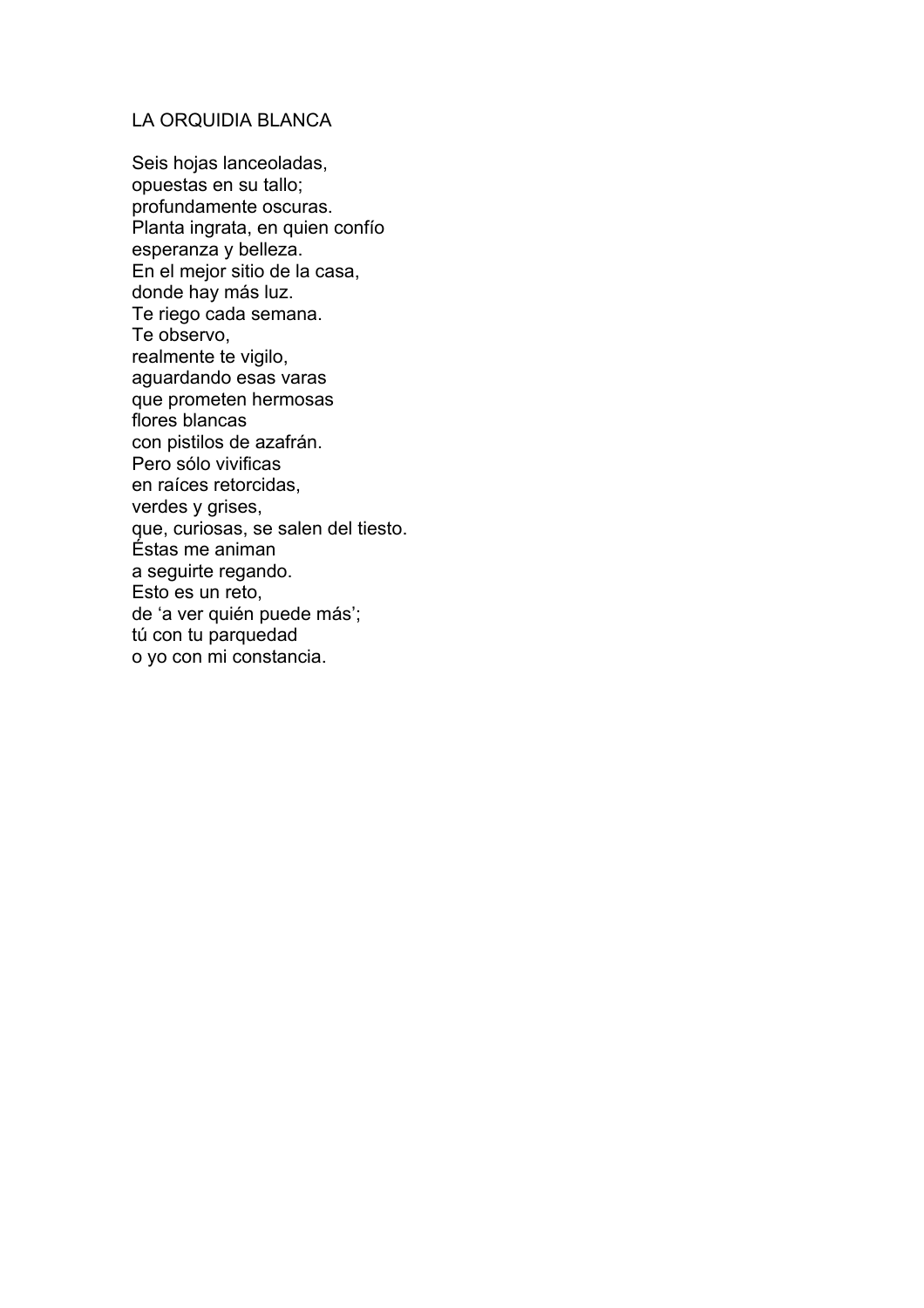#### THE WHITE ORCHID

Six lanceolate leaves, back to back on their stalk; profoundly dark. Ungrateful plant, in whom I trust for hope and beauty. In the best spot in the house, where there is most light. I water you each week. I observe you, really I watch over you, awaiting those stems which promise beautiful white flowers with saffron pistils. But you only come to life in twisted roots, of green and grey, which poke inquisitively out of the flower pot. These encourage me to keep on watering you. This is a contest, to see who can hold out longest; you with your frugality, or me with my determination.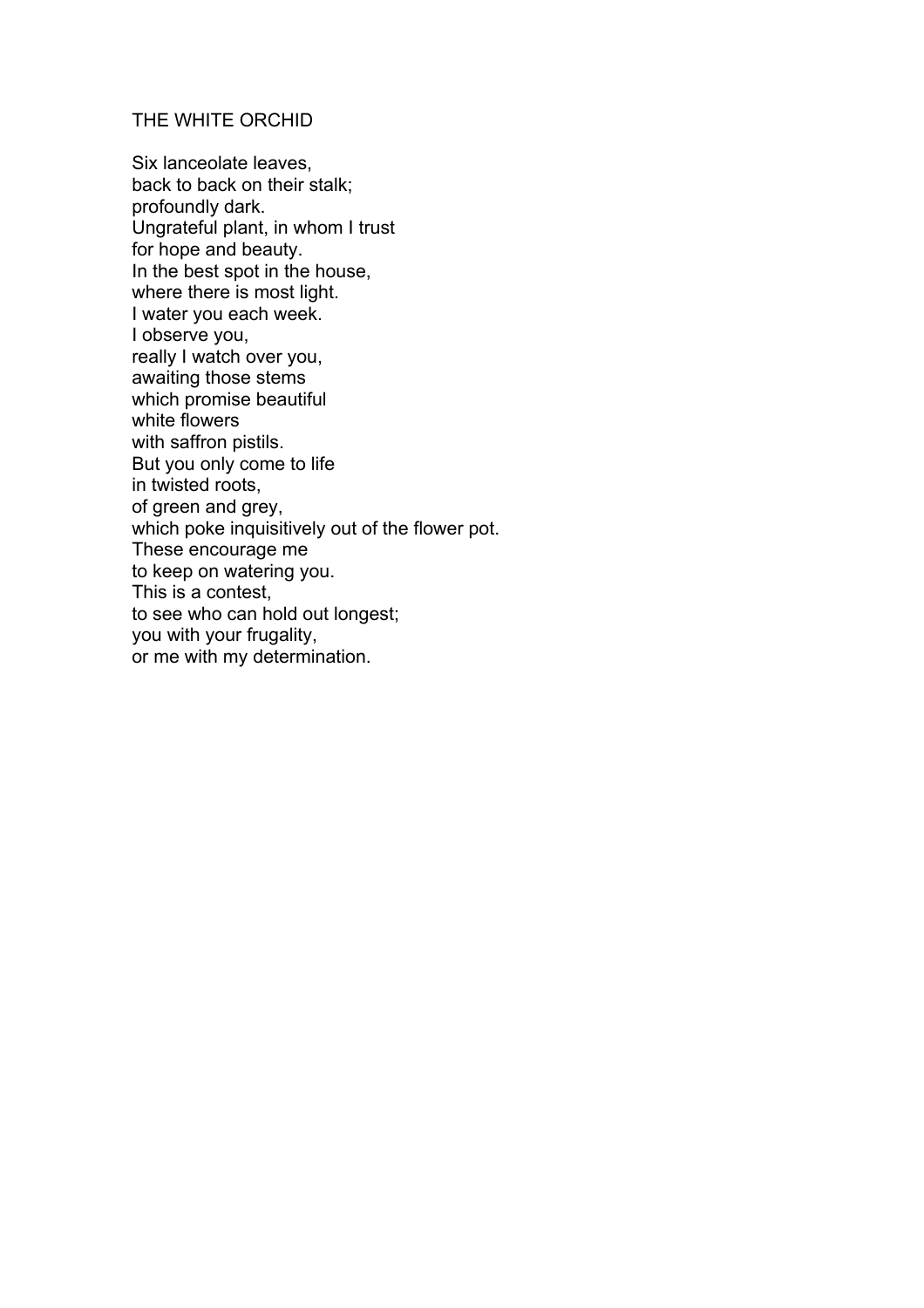#### CEMENTERIO DE AGMAT (MAQBARA)

Enorme estercolero de cuerpos humanos. La lluvia no cesa de humedecer el paisaje; abundante agua corre por las colinas, se recoge en espontáneos canales, refluye en las zonas bajas; se filtra por la tierra recalando los restos de los hombres.

Sus caminos son muy transitados en todos sus ejes: niños y adultos, del colegio y del mercado hacia casa. Se golpean a veces con algunas piedras, las que marcan las tumbas, los pies y la cabeza de los muertos. Nada más nos queda de los que ahí descansan.

Entre espinos, chumberas, álamos y yerba buscamos la tumba de Ibn 'Abdallah, rey de Granada; perdida, derruida. Los almohades lo expulsaron de su amada ciudad; la enmarañada vegetación lo ocultó para siempre.

La ruinosa *rauda* del gran Ibn Sa'dūn se encuentra por casualidad. Mancillada y agujereada por quien quisiera enterrarse cerca del santo alfaquí, escritor sufí y también andalusí.

Fuera del recinto está el mausoleo de al-Mu'tamid, el más poderoso rey de los reinos de taifas: de Sevilla, la ciudad más hermosa, inundada de luz, perfumada de azahar.

Todos los agmatíes saben que en su final, se quedarán aquí, para siempre.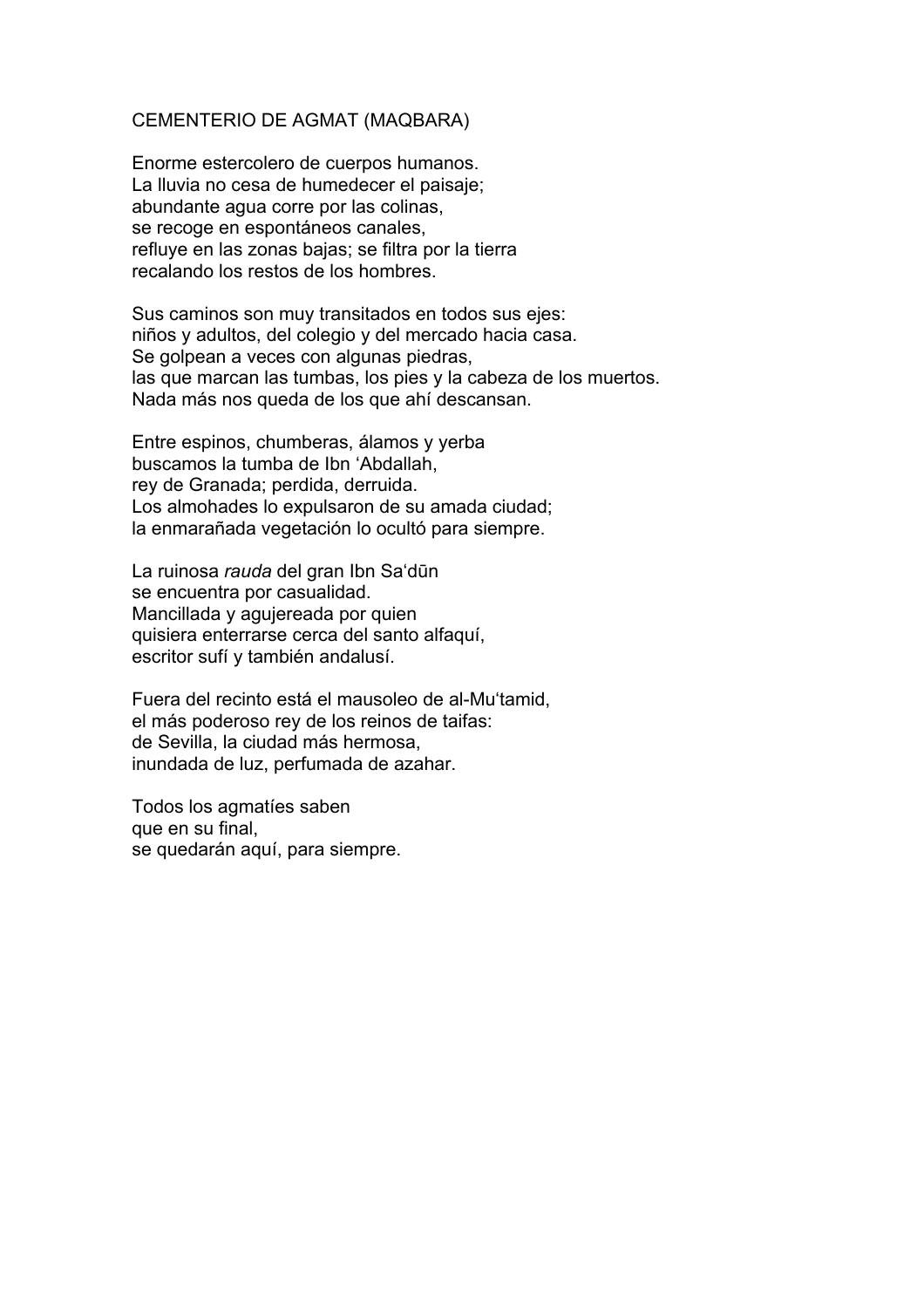#### AGMAT CEMETERY (MAQBARA)

Enormous dung heap of human corpses. The rain does not cease to wet the landscape; water gushes down the hillsides, flowing into impromptu channels, swamping the hollows; it seeps into the earth drenching the remains of men.

Its pathways are frequented in all directions: children and grown-ups, from school and from the market homewards. They sometimes trip against stones, those which mark the graves, the heads and feet of the dead. Nothing else remains of those who rest there.

Amidst thorn bushes, prickly pears, poplars and grass we search for the tomb of Ibn 'Abdallah, King of Granada; lost, reduced to rubble. The Almohads cast him out of his beloved city; the tangled undergrowth has hidden him for ever.

We come upon the dilapidated *rauda* of the great Ibn Sa'dūn. Defiled and dug into by someone wishing to be buried near the holy faqīh, sufi author and also Andalusi.

Outside the enclosure stands Al-Mu'tamid's mausoleum; the most powerful ruler of the taifa kingdoms: of Seville, the most beautiful city, bathed in light, perfumed by orange blossom.

All Agmatis know that on their passing they will remain here, for ever.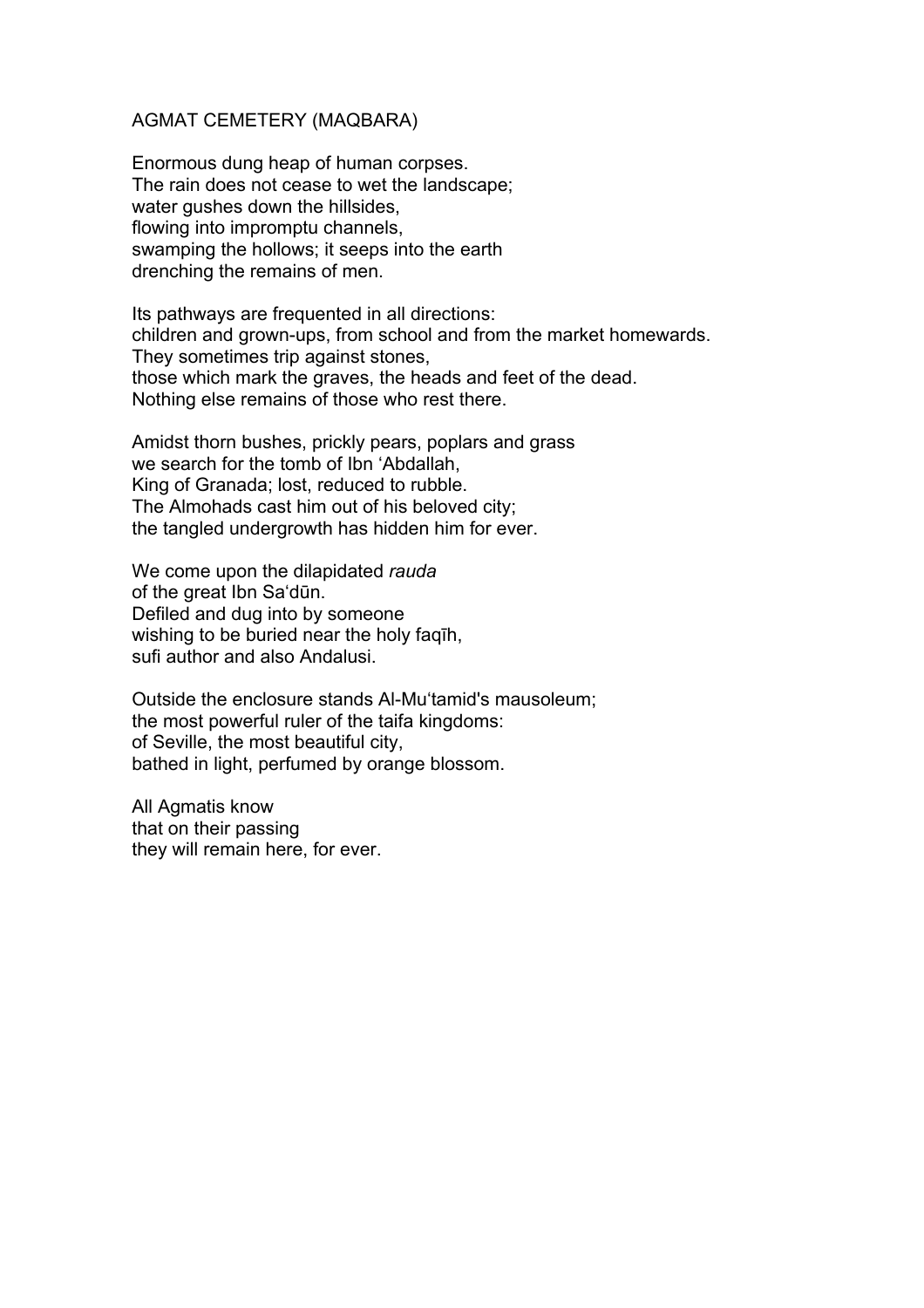#### EL REINO

Mi reino cambia según el espíritu del día.

Es el mundo de los pétalos blancos, olorosos, humectantes y blandos. Ese día me armo con lágrimas.

Es el de la niebla, espesa, irrespirable e incómoda. Ese día me pongo el *burka* del domingo.

El de millones de mariposas, golpeando levemente, deshaciéndose en polvo irrespirable. Para ello me he comprado un revolver.

El del agua, transparente, fría, inundada de seres imposibles. Me defiendo de ellos con el libro más sabio.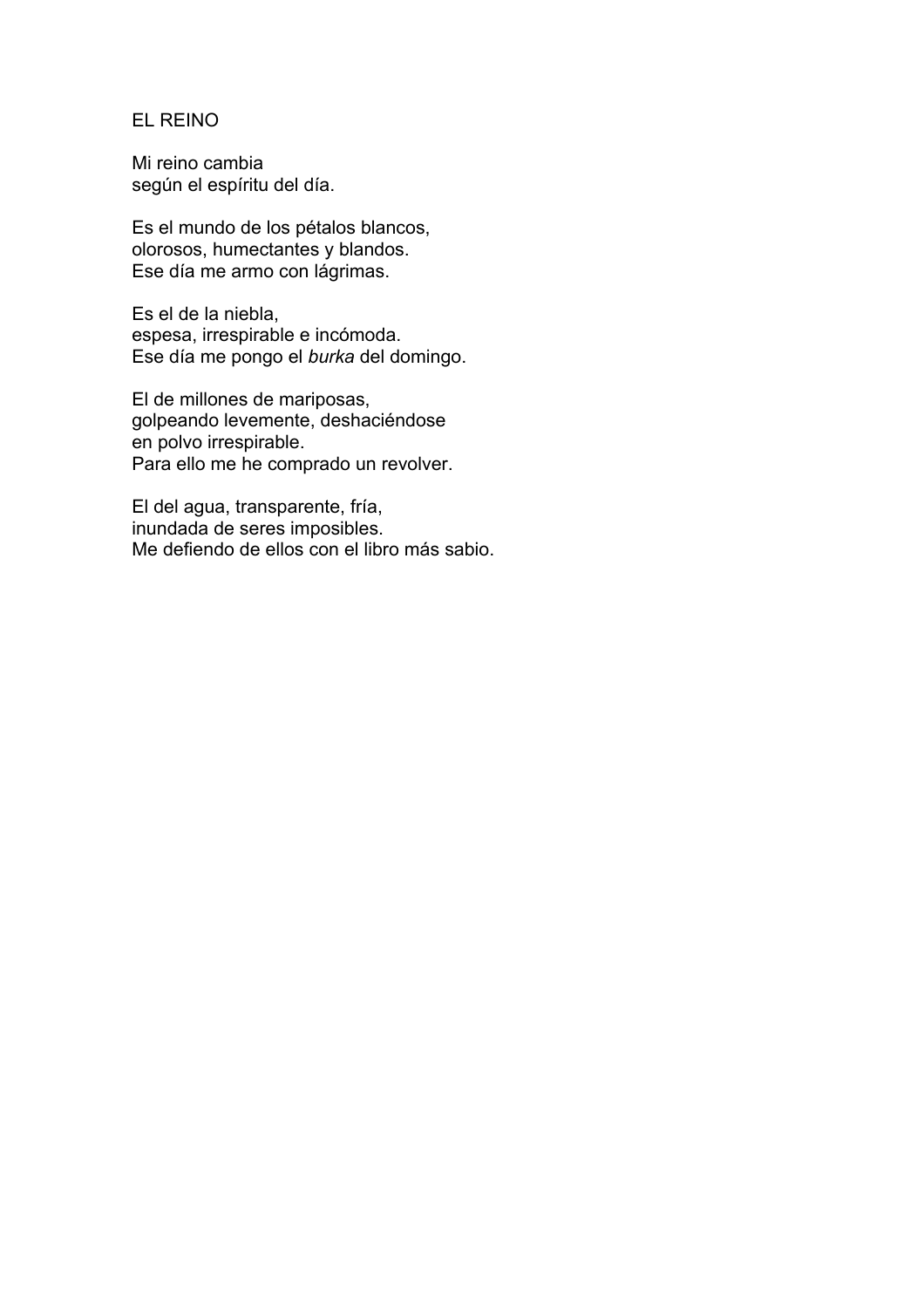#### KINGDOM

My kingdom changes according to the spirit of the day.

It is the world of white petals, fragrant, emollient and soft. On such a day I arm myself with tears.

It is the world of fog, thick, unbreathable and disquieting. On that day I wear my Sunday *burqa*.

That of millions of butterflies, gently beating, disintegrating into stifling dust. For this I have bought myself a revolver.

The world of water, transparent, cold, flooded with impossible beings. I fend them off with the wisest book.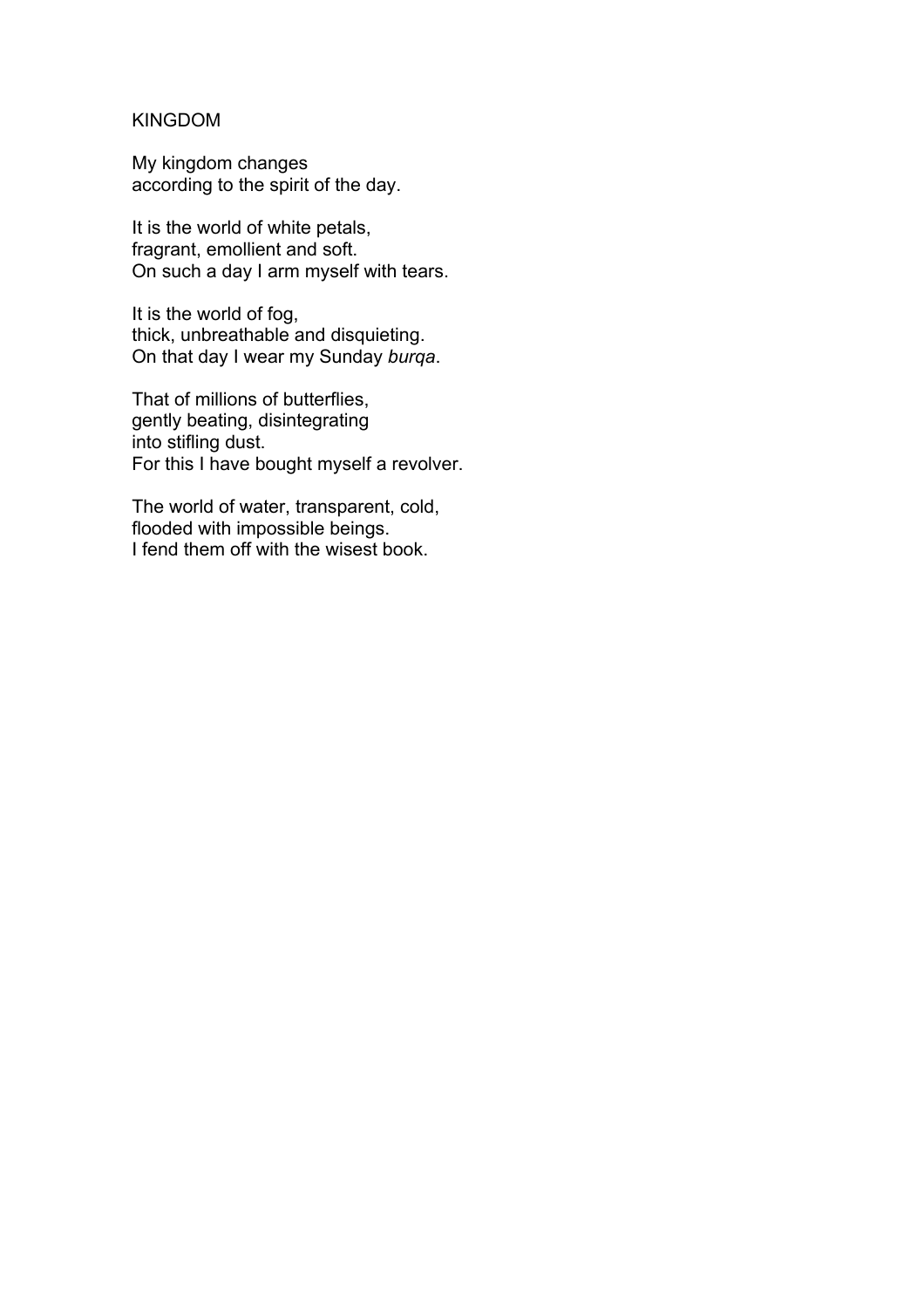# **CURRICULUM**

NOMBRE: TERESA VICENTE VERA

DNI 22.447.997-C

Dir. C/. González Adalid, 1, 4<sup>°</sup> izq. 30001 - MURCIA

Tel.: 968 907 724 y 627 997 982

Email: tvicente@fluency.es

## **BREVE RESEÑA LITERARIA:**

Licenciada en Historia General e Historia del Arte por la Universidad de Murcia

Libros de poesía:

*Enraizó en el agua*, ed. Azarbe, Murcia, 2010.

- Presentación a cargo de César Oliva, Marisa López Soria y Juan Antonio Megías, Casino de Murcia, Febrero de 2011.
- Reseñado por Soren Peñalver en *La Opinión* de Murcia, 28 de enero de 2011.
- Programa monográfico de "Torre de Papel" de José Cantabella en *Onda Regional* de Murcia, 13 de febrero de 2011.

*Dispárame vida,* ed. Renacimiento, Sevilla, 2013.

- Presentación a cargo de Francisco Javier Díez de Revenga y Ángel Paniagua, Murcia, 16 de abril de 2013.
- Presentado en la librería Ler, Cartagena, 30 de mayo de 2013.
- Reseñado por Soren Peñalver en *La Opinión* de Murcia, 12 de abril 2013.
- Reseñado por Francisco Javier Díez de Revenga en *La Opinión* de Murcia, 26 de abril 2013.
- Reseñado por Pascual García en El Noroeste, semana del 24 al 31 de octubre 2013.

- Presentado en Libertad 8, Madrid, por el Colectivo Sidecar el 21 de octubre del 2013.

- *-* Presentado en la Feria del Libro de Madrid, 7-9 de junio 2013
- *-* Presentado en Córdoba, en la Biblioteca Viva de Alándalus a través de la Asociación poética Wallada, el 17 de enero del 2014.
- *-* Presentado en el Centro Cultural Las Claras de Caja Murcia por Javier Diez de Revenga y Ángel Paniagua. El 20 de enero de 2014.

*Mini-poemario* - plaquette de 7x9 cm con 11 poemas, editada con ocasión de su lectura poética en Zalacaín, el 16 de abril de 2012.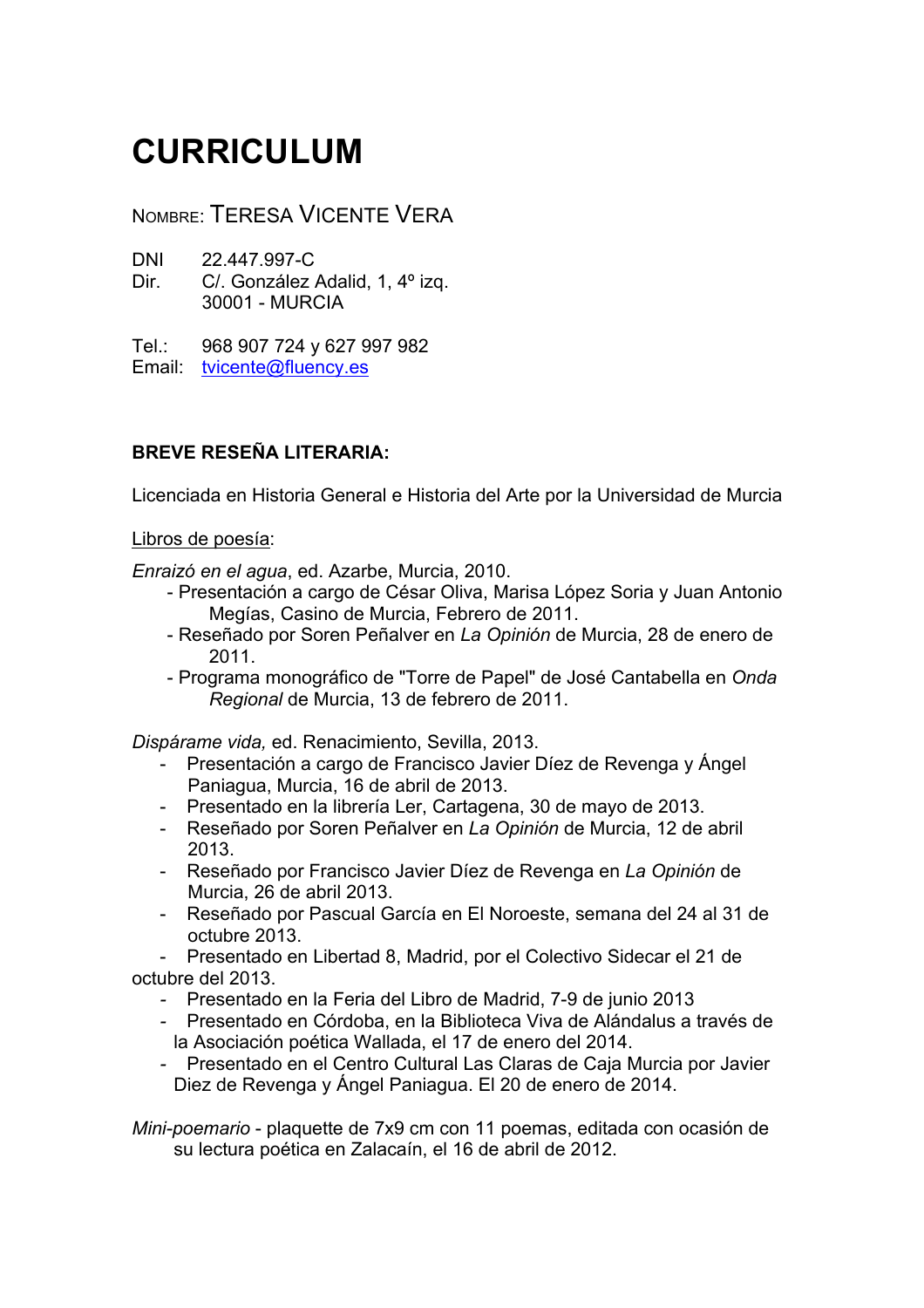- Poemas publicados en el catálogo pictórico "Murria" de Buendía Martínez, exposición en el Casino de Murcia, noviembre 2013.
- Publicaciones on line; Revista Cultural "Lectura y humor ingenioso. Ciudad de México". Revista *Galla Ciencia*, Murcia.
- Lectura poética "Un hombre escogido", Museo Gaya: ciclo "Poetas en el museo", 4 de diciembre 2012. Reseñada en *La Opinión,* 14 dic. 2012.